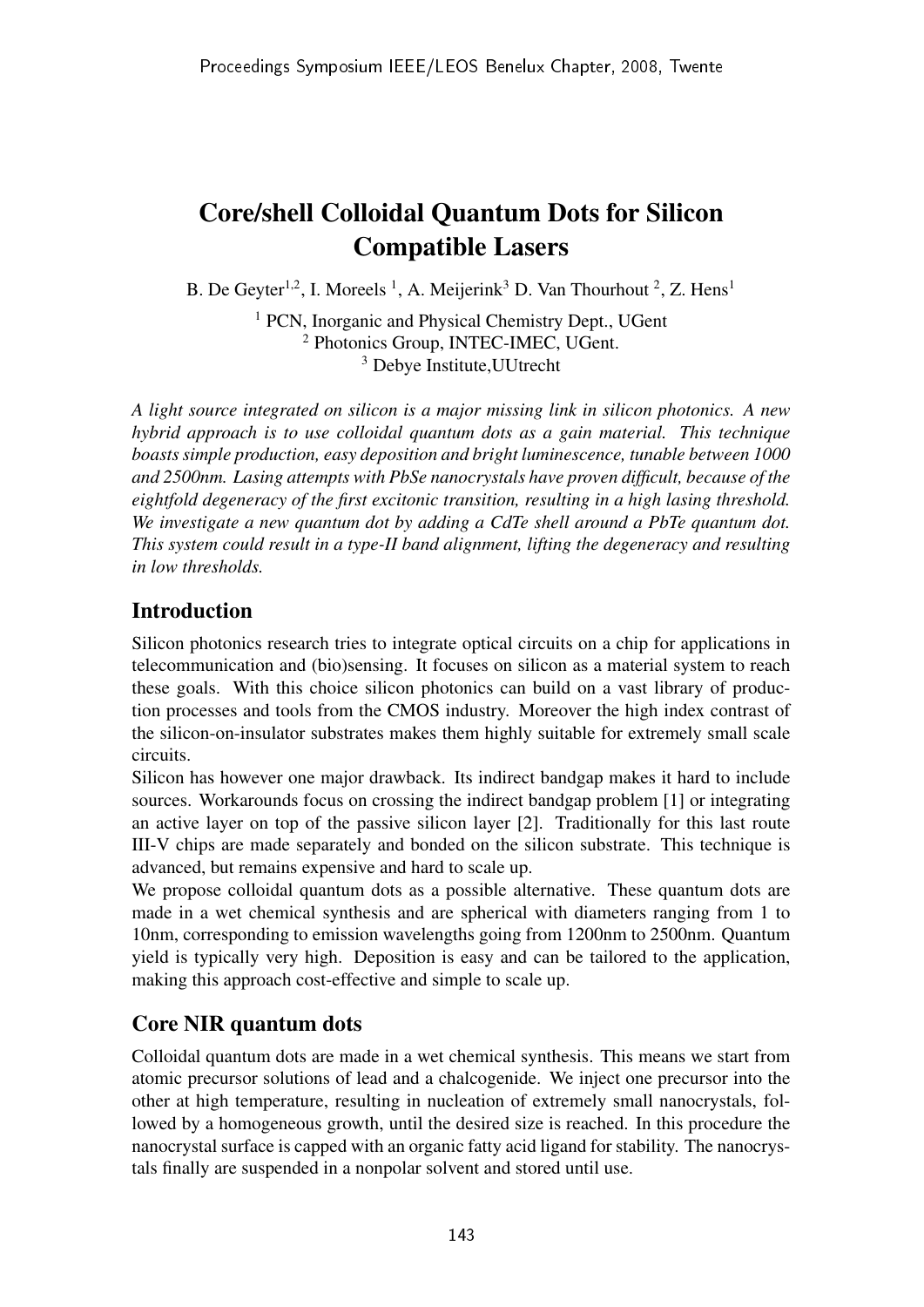

Figure 1: a) Absorption spectra of PbTe nanocrystals with increasing size. b) PbTe nanocrystals oxidize in air in a matter of minutes

Because lead chalcogenides have a large Bohr radius over 10nm, quantum confinement of the carriers splits the bands around the band edge into discrete levels. This quantum confinement effect is clearly visible in the absorption spectra of nanocrystal suspensions of different sizes, where the peak associated with the first excitonic transition clearly redshifts with increasing size (fig. 1.a). Moreover the luminescence from this transition is very efficient with quantum yields as high as 80% for PbSe[3].

These features make lead chalcogenide nanocrystals an interesting gain material for lasers. A first demonstration used PbSe nanocrystals in a glass capillary pumped by a 2ps Ti:Sapphire laser [4]. Lasing however was only observed at low temperatures up to 250K and at increasing threshold pump fluences up to several mJ/cm<sup>2</sup>. This corresponds to several hundreds of MW of power to reach the lasing threshold, currently limiting it to pulsed operation. Attempts for lasing on silicon chip with PbSe nanocrystals filling up the holes of a photonic crystal cavity have stranded at the amplified spontaneous emission level, but were performed at room temperature and under CW pumping [5].

Currently there are two problems with these NIR emitting nanocrystals. The first problem is related to the eight-fold degeneracy of the excitonic transition. To reach population inversion for lasing each nanocrystal needs to have four excited electron-hole pairs. This explains the high lasing threshold. On top of that Auger recombination, where the exciton recombines by giving energy to another exciton instead of emitting a photon, becomes very efficient in these small quantum dots, which increases the threshold power and reduces the gain lifetime to a few picoseconds.

Secondly these nanoparticles oxidize in a matter of minutes, days or hours, depending on the material. Oxidation effectively reduces the size of the nanocrystal, blueshifting the spectra, reducing quantum yield and destroying the monodispersity of the nanoparticles (fig. 1.b).

### Core/shell NIR quantum dots

For this purpose we are developing core/shell NIR emitting nanoparticles, consisting of a PbX core and a CdX shell (X=Se, Te). The shell is added in a second wet chemical procedure through exchange of lead atoms by cadmium atoms (cationic exchange). The thickness of the shell is tunable by choosing a specific growth time.

CdX  $(X=S, Se, Te)$  has a wider bandgap than PbX. At the interface the bands can align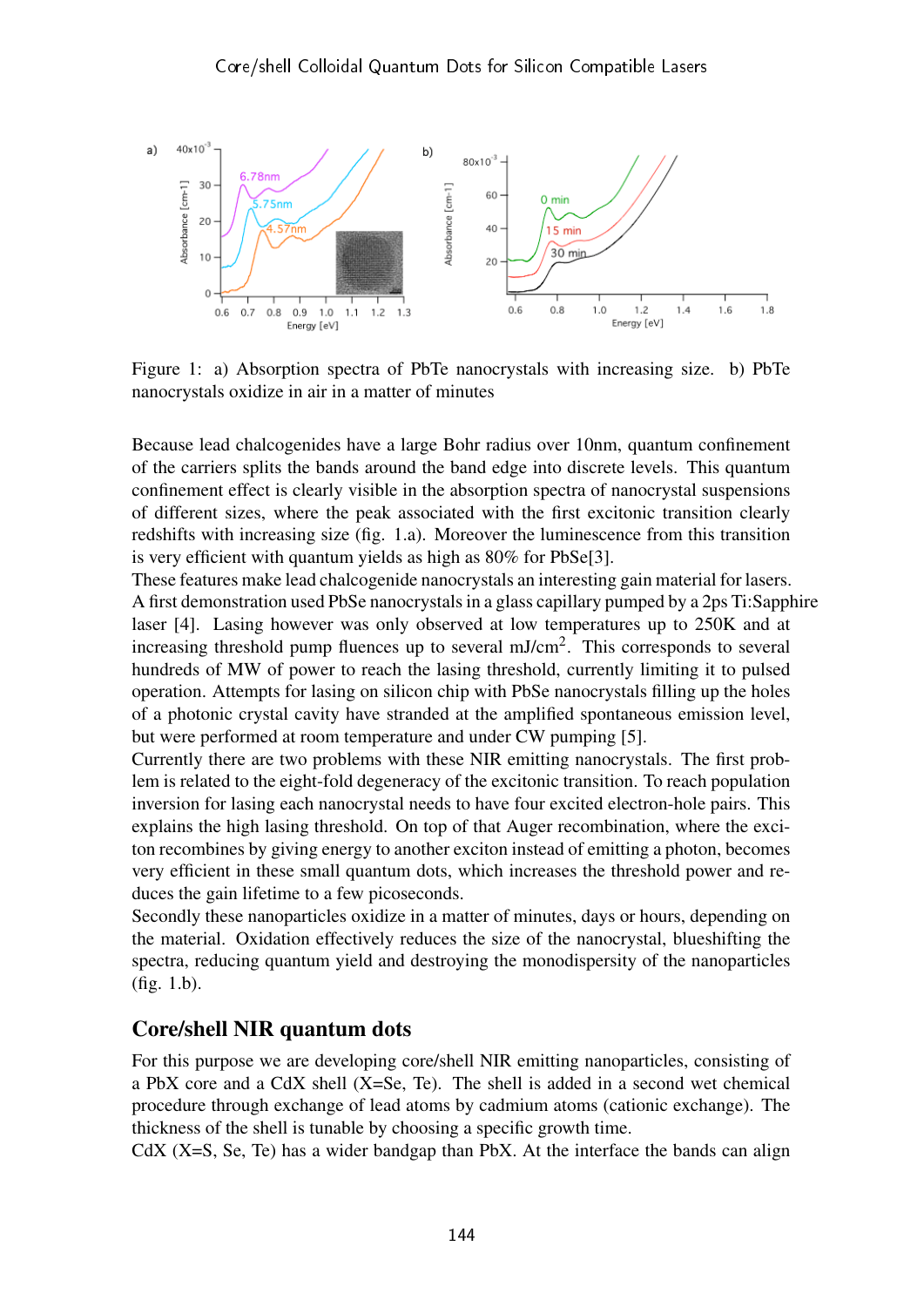in two ways (fig. 2.a). Type-I alignment resolves the oxidation problem, because the electron hole pair is confined to the core. Type-II alignment however could lift our eightfold degeneracy. Upon excitation of a first exciton, the hole will be confined in the shell whereas the electron remains in the core. If a second exciton is created, the two holes in the shell and the two electrons in the core feel a coulomb repulsion, splitting the level and lifting the degeneracy. This implies population inversion is now reached upon excitation of just one exciton per nanocrystal, a regime in which Auger recombination is impossible. Hence a type-II core/shell nanocrystal would dramatically reduce the CW lasing threshold.

No data or model currently exists describing band alignments for quantum dots. Based on bulk values, we expect PbTe/CdTe to have the largest chance of having a type-II band alignment as a nanocrystal. Our measurements of the first exciton luminescence lifetime of the PbTe core nanocrystals show a lifetime of 1.4±0.1*µs* constant over the entire wavelength range and with a clear single exponential decay. PbTe/CdTe core/shell nanocrystals however show a double exponential decay curve (see picture). By fitting these curves we can extract two lifetime constants: one fast component of 1.5±0.5*µs* and one slow component of 7±0.5*µs*. This result suggests that a second, longer lived decay path becomes available after adding a shell, next to the decay path of the exciton recombination in the core. The second path cannot be explained by a recombination of exciton fully located in the shell, because the bandgap is too wide. The only possible explanation left is a transition with slightly different energy between a core and a shell level. This indirect spatial transition would indeed increase the lifetime, because the overlap of the electron and hole wave function will be reduced. Hence this suggests a type-II alignment of the core/shell nanocrystals.

By deconvolution of the decay curve and integrating each exponential, we can deduct the spectrum of each decay path and determine the contribution of each decay path to the total steady state luminescence. The result is plotted for one nanocrystal suspension (fig. 2.b). We can clearly relate the spectrum of total intensity measured from the pulsed excitation experiments to the steady state data. This shows that for PbTe/CdTe core/shell nanocrystals the slow decay path, associated with an indirect spatial transition between core and shell, dominates the steady state luminescence.

Currently further investigation is ongoing to increase homogeneity of the shell around the core particles.

### Towards a silicon compatible laser

For photonic integration a series of deposition methods are available with control over thickness and volume fraction. Dropcasting a pure nanocrystal film has resulted in thick high volume fraction, but inhomogeneous layers with cracks due to the drying procedure. This technique will be improved in the future. The best films were obtained by doping 20% polystyrene in toluene with organic capped nanocrystals and spincoating the polymer. This gives optically high quality films, however with low volume fractions limited to a few percent. Patterning is possible using standard UV contact lithography.

We have designed a CMOS silicon photonic test chip and fabricated it at LETI through the ePIXnet european network of excellence. It comprises of two sets of structures. One structure couples a photonic wire of 220nm height and 400nm width to a broad nanocrystal doped polymer waveguide through an adiabatic inverted taper structure. This converts